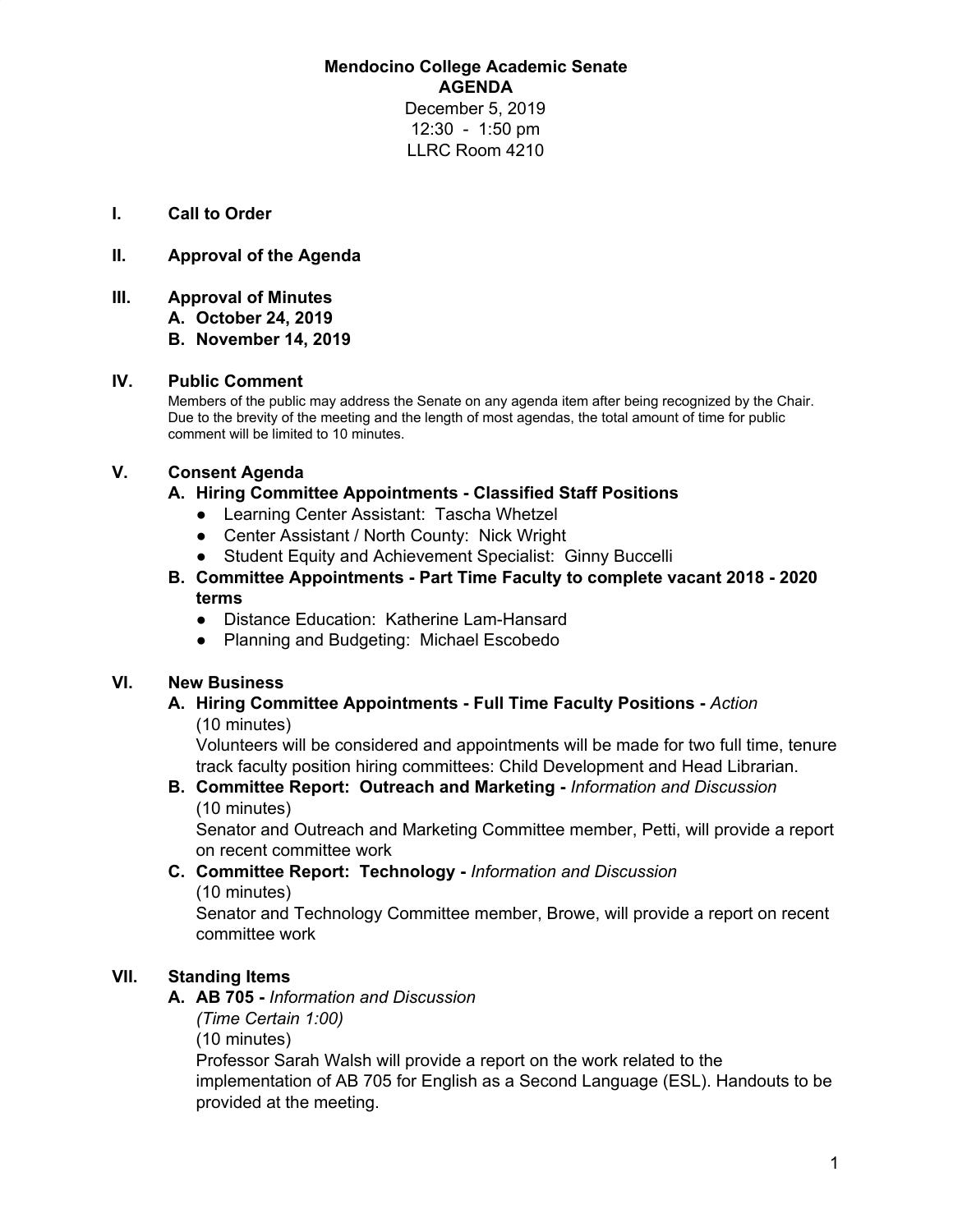- **B. Accreditation -** *Information* President Indermill will provide a report as appropriate
- **C. Guided Pathways -** *Information* President Indermill will provide a report as appropriate

# **VIII. Reports**

#### **A. Academic Senate President's Report -** *Information and Discussion* (5 minutes)

A report will be provided as information

## **IX. Open Forum**

Members of the public, as well as senators, may address the senate with comments that are within the purview of the Academic Senate. The total amount of time allotted will be determined and announced by the chair based upon the scheduled adjournment time.

# **X. Adjournment**

## Future Meetings

● Spring 2020

January 23, February 6 \*, February 13, March 5 \*, March 12, March 26, April 2 \*, April 23, May 7, May 14 \* (Faculty Meetings\*)

\*\*\*\*\*\*\*\*\*\*\*\*\*\*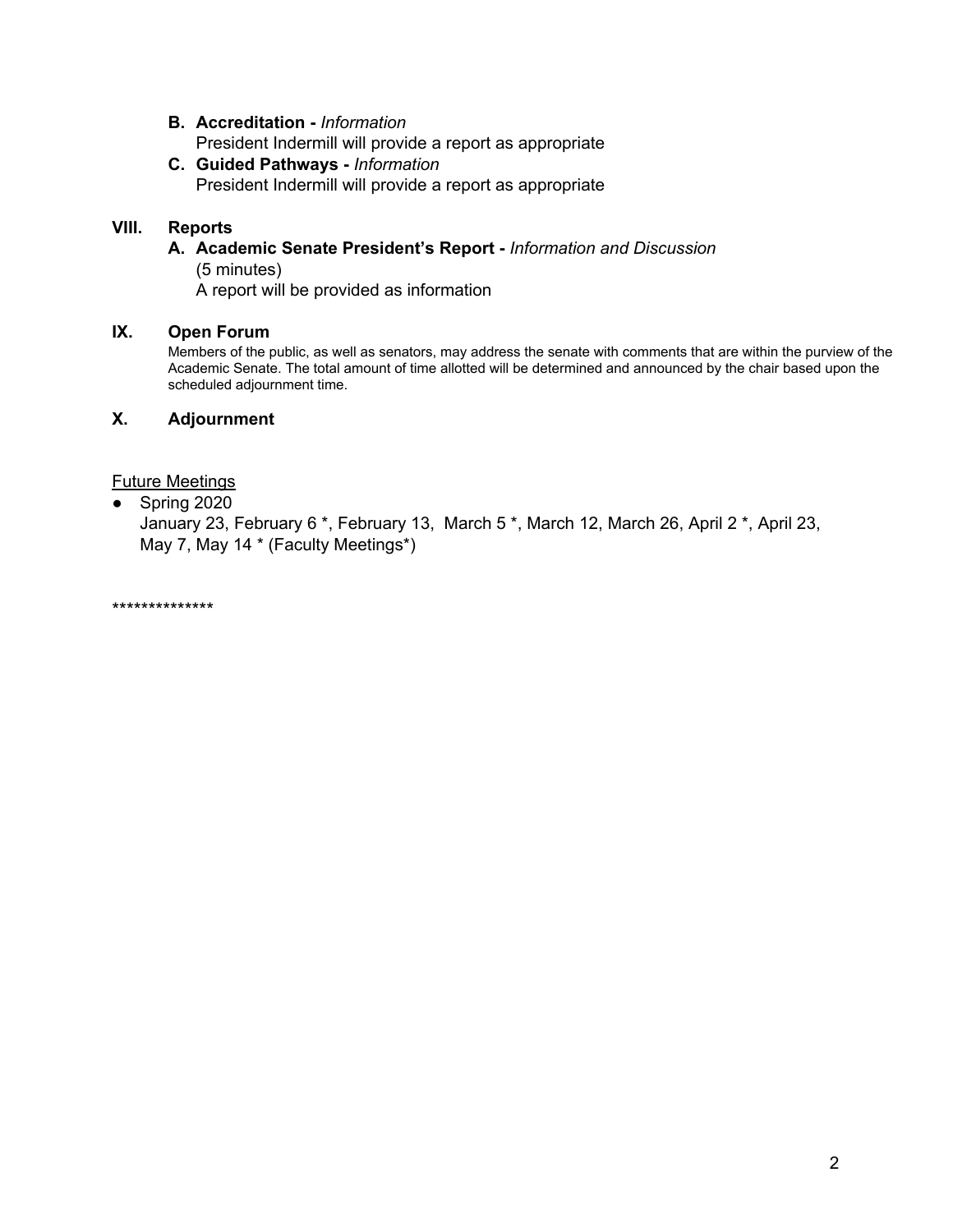# **Consent Agenda**

## **V.A Hiring Committee Appointments**

Academic Senate President Indermill, in consultation with the Vice President Gehrman, recommends the following appointments be confirmed:

- Learning Center Assistant: Tascha Whetzel
- Center Assistant / North County: Nick Wright
- Student Equity and Achievement Specialist: Ginny Buccelli

*Rationale:* Tascha Whetzel and Nick Wright volunteered to serve on any of these committees, where needed. Ginny Buccelli volunteered for the Learning Center Position or the SEA Specialist. Whetzel has worked closely with this area of student support services as the DRC specialist. Wright conducts counseling appointments at each of the Centers, thus has familiarity with needs that maybe specific to the Centers. Buccelli has worked directly with BSI and is currently working with Guided Pathways. Note: these are the only volunteers for these three hiring committees.

## **V.B. Committee Appointments: Part Time Faculty**

Academic Senate President Indermill, in consultation with Senators Cannon and Hawthorne Timm, recommends that the following part time faculty are appointed to complete the vacant 2018-2020 committee terms:

- Planning and Budgeting Committee: Michael Escobedo
- Distance Education Committee: Katherine Lam-Hansard

*Rationale:* Pursuant to the Mendocino College Part-Time Faculty Association Collective Bargaining Agreement with Mendocino -Lake Community College District, Article 18.5.2, Stuart Campbell, MPFA President, submitted these names for committee appointments.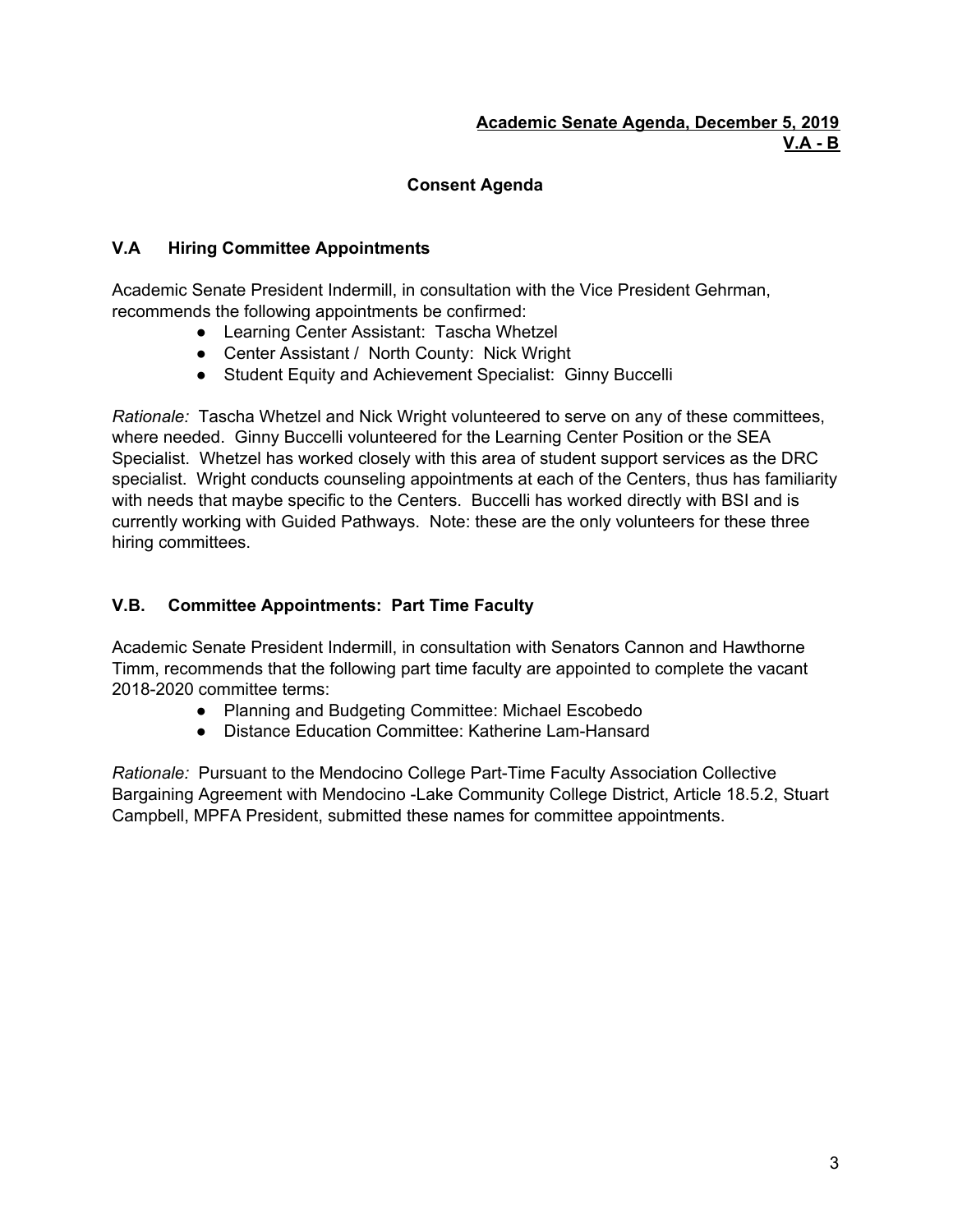# **Hiring Committee Appointments - Full Time Faculty Positions**

President Indermill, in consultation with Vice President Gehrman recommend the following appointments for the two full time faculty hiring committees:

- Child Development: Catherine Indermill, Sarah Walsh and Nicolas Petti
- Head Librarian: Jason Davis, Vivian Varela and Alison Finch (Ginny Buccelli)

*Background and Rationale:* Three full-time faculty members are required per AP 701.1 with at least one from the discipline (or related). Davis, Petti, Varela and Walsh indicated willingness to serve on either committee. Walsh has agreed to serve on CDV and Petti is recommended due to his CTE expertise. Varela's DE expertise will be helpful in revising the job description for the Head Librarian. Alison Finch is a part time Librarian with an understanding of the evolving field of library science. Her appointment is agreed to by Stuart Campbell, MPFA President. It is recommended that all four names are submitted, however if only three are agreed to, Buccelli can serve in reserve.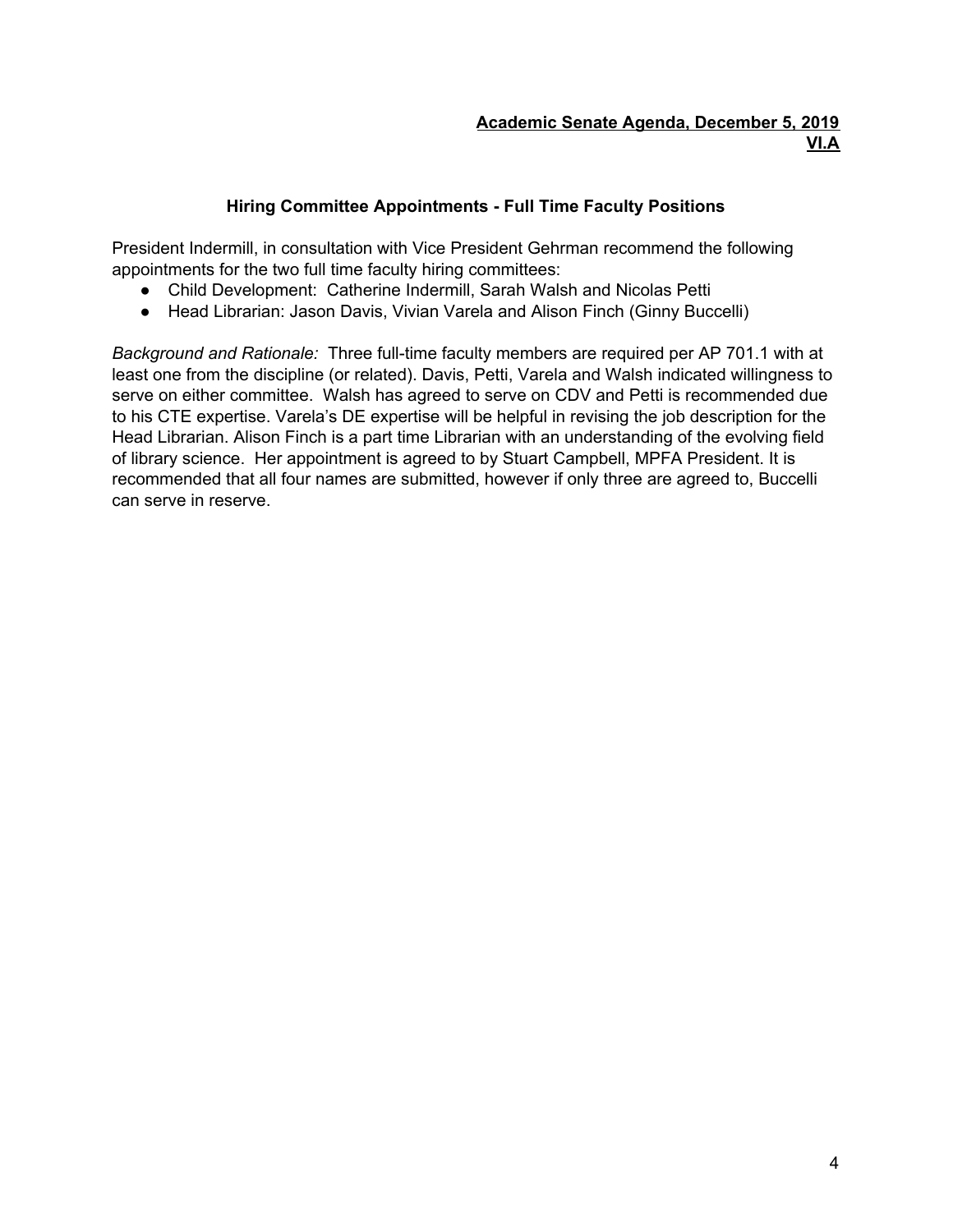# **Outreach and Marketing Committee Report**

*In order to better serve you, the academic senate seeks feedback about issues encountered and/or progress made while chairing or sitting on committees. Please use the questions below to guide your verbal and written report to Senate.*

Committee Name: Outreach and Marketing

Your name and role on committee (i.e. chair, co-chair, member, etc.) Member

Chair(s): Janelle Bird

Meeting days/times (if regularly scheduled): 3rd Wednesday of the month, 9am

1) What are the most pressing issues your committee is currently addressing? Please be specific.

Perhaps not an issue the committee can address, the biggest challenge is the budget. There isn't much for marketing and outreach. What is available is often funds from CTE which limits which programs or areas can be supported. Further, in a changing media environment it isn't clear where limited funds are most effective. I believe the committee could use some younger people, or student input. Addressing the media landscape without a younger perspective hampers our efforts.

Internal communication is an ongoing issue. The committee developed procedures and forms for event support to ensure multiple events weren't scheduled on the same day and that departments got timely marketing and support materials. Use has been sporadic, which makes more work for the PIO office.

The college website is another area of concern. Some areas and departments are lacking information, making it difficult to populate those portions of the website. Additionally, the rate of change of web applications and formats doesn't match the ability of the institution to react.

It is sometimes difficult to draw a clear line of the committee's responsibility since O&M touches many different areas. For instance, efforts to increase enrollment cross into the work of Enrollment Management.